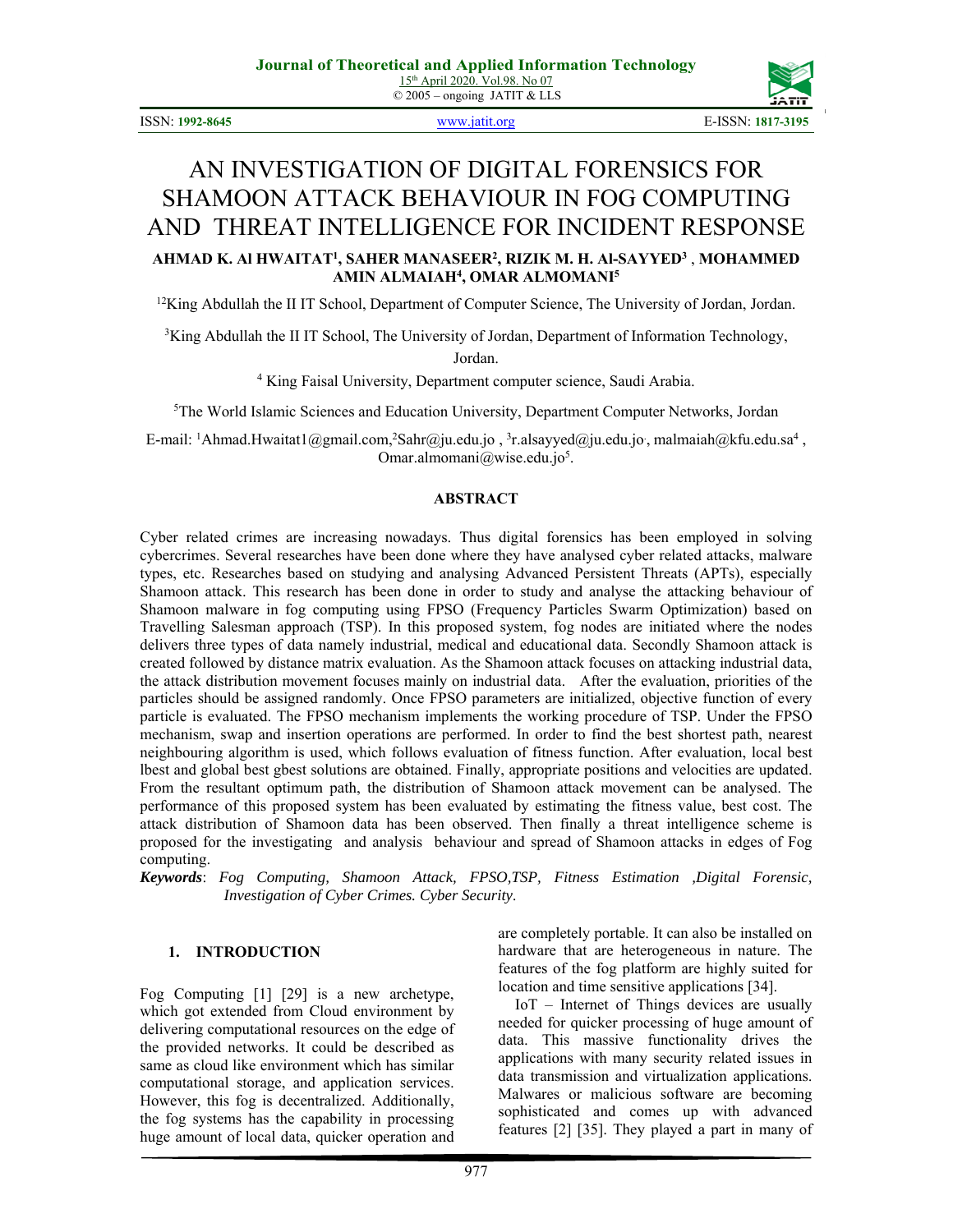|  | ISSN: 1992-8645 |
|--|-----------------|
|--|-----------------|

ISSN: **1992-8645** www.jatit.org E-ISSN: **1817-3195**



the computer intrusion incidents and security related incidents. A malware can be considered as a software that causes damage or loss of data to a user, or network that includes Trojan, viruses, spyware, rootkits, etc. Thus malwares are considered as a threat to the future. They are getting worse day by day. Recently several campaign related to malware attacks are targeting middle east countries.

Most of the organizations in Middle East especially, energy, fuel consumption industries are reported continuously that they have been attacked by malwares. Thus it is necessary to mitigate those malwares and intruders. Currently, Shamoon attack [29] [3], which is a famous industrial espionage, played a massive role in destroying Saudi Aramco industrial data. This attack is also referred as W32.DisTrack. It is discovered in the year 2012, where 32 – bit NT kernel types of MS Windows had been targeted. Due to its destructive behaviour and the massive recovery cost, this malware has been remarked to have different behaviour when compared to other malwares. It has three main components namely dropper, wiper and reporter. The Shamoon's components are represented in figure 1.



*Figure 1: Shamoon Virus Components* 

Thus, it is mandatory to develop an IDS and secured system. In previous phase[30] [31], classification and detection of Shamoon attack has been discussed. In this phase, the analysis of Shamoon attack movement has been discussed using FPSO based on TSP based approach. As TSP [4] is one of the traditional NP-hard problems that has been implemented in various meta heuristic algorithms. For updating best positions and velocities of particles in FPSO,

typical TSP steps has been included. The primary objectives of the proposed system are,

- $\triangleright$  To effectively analyze and study the Shamoon attack using FPSO algorithm based on TSP approach.
- $\triangleright$  To obtain best predicted features by analyzing the weights  $(>0.6)$  using FPSO optimizer.

Generally, the Shamoon attack in Fog computing targets the industrial data. The weaker nodes are spread across the server by tracing the very shortest routeavailable using (TSP).Some of the nodes consists of a loophole which is then exploited by the external attacker to attack the industrial data. So the source of the attack is determined by locating the first node attacked by malware.On finding the first node to be attacked, the source of the attacker can be tracked. The industrial data lost can be recovered by following several techniques. Once the data is recovered, possible evidences present within the data are collected for locating the attacker. With the help of the collected evidences, future attacks can also be prevented. This is the primary aim of this research.

The organization of the remaining paper is as follows: Section 2 explains the related work and literature survey. Section 3 describes the proposed system design along with the details. Section 4 discusses the performance and experimental results. Finally section 5 presents the conclusion of the study.

### **2. THE MATERIAL AND METHOD**

Massive extent of problems that can be seen in agriculture, medical, industry, defence, education and other areas like information, can be termed as combinatorial optimization problems [5]. Certain optimization problems come under NP-Hard problems. As these NP-Hard problems were not effectively resolved using conventional methods, several intelligent methodologies had been proposed in the past decades for providing solution namely evolution algorithms like genetic algorithm [6], etc. swarm based intelligence algorithms like PSO[7], BCO[8], etc. This section provides various works related in solving optimization problems, fog computing, digital forensics, cyber-attacks, etc.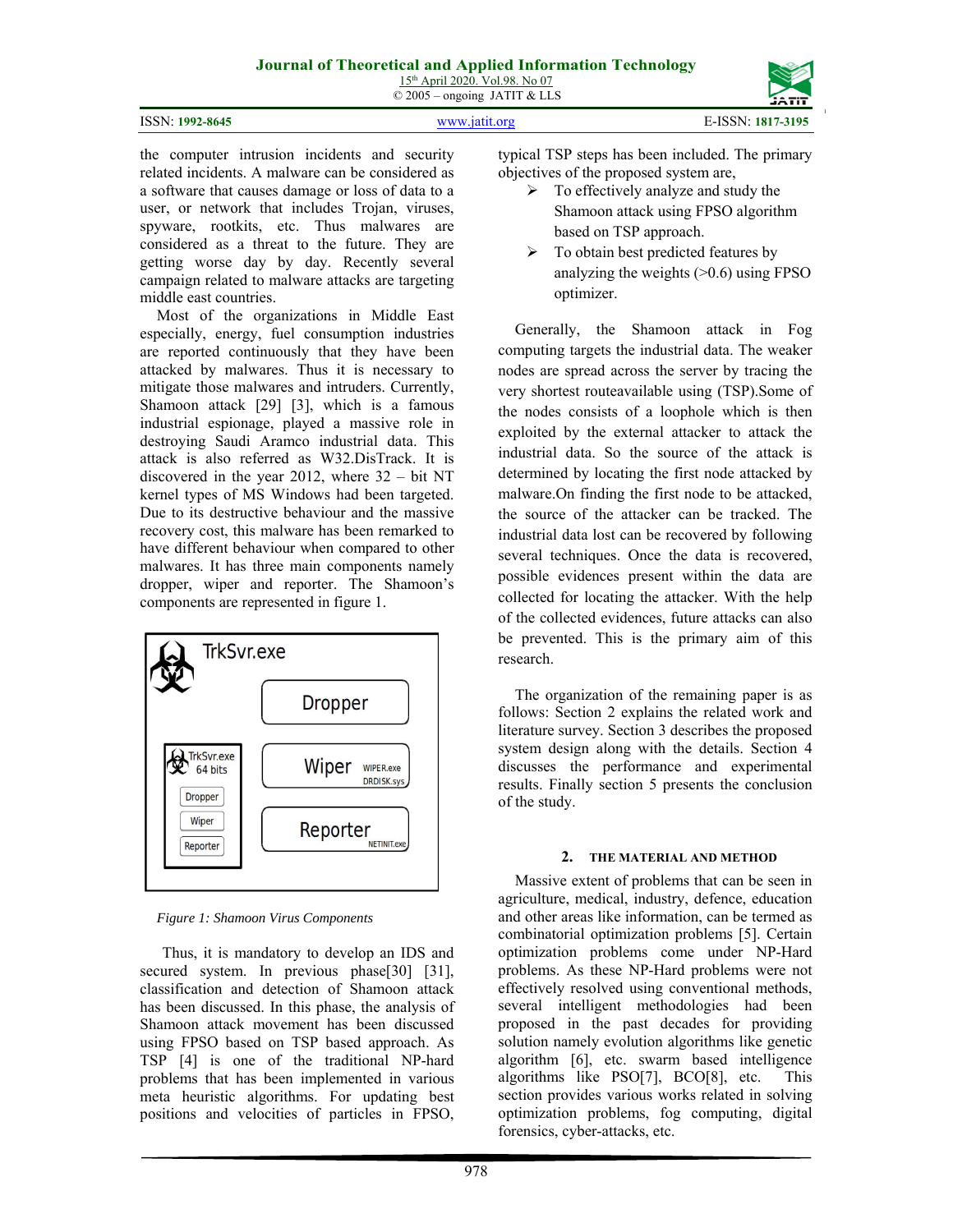ISSN: **1992-8645** www.jatit.org E-ISSN: **1817-3195**



#### **2.1 Meta-Heuristic algorithms on NP-Hard Problems**

A research had been taken place in the field of educational data mining [9], where it explored the efficiency of PSO for a classification purpose i.e. it designed a classification framework that classify the set of questions into 6 levels of Bloom's taxonomy [36]. Thus, it came up with a novel mechanism which is based on an algorithm called RA- Rocchio algorithm in order to eliminate the serious impacts caused by the dimensionality problem in PSO performance. Whenever dealing with multiple (say 1000) features in a dataset, then it is very difficult to attain efficient feature selection. Thus a research [10] had been proposed which utilize binary PSO along with C4.5 as a classification tool. This tool utilized the fitness function for selecting legitimate attributes. Experimentation had been done using 11 datasets and the results were analysed statistically. The paper also concluded that, the BPSO+C4.5 outperformed other classifiers such as Naïve Bayes, SVM, and C4.5.

A learning based technique [11] is used for resolving certain NP-Hard problems. This methodology combined certain deep learning techniques along with useful heuristic elements. A graph based convolutional network is considered as a major component which is utilized for training on how to evaluate the likelihood for each and every vertex in a graph. Here, the network is designed and trained in such a way that it produced a diverse collection of solutions which in turn enables fast exploration through tree based searching. This technique had been tested on four NP-Hard problems and 5 datasets along with benchmark problems.

TSP is considered as one of the NP-Hard problems with greater number of possible solutions. Its complexity would be getting higher along with n factorial for each problem. Thus several heuristic algorithms had been proposed in order to solve TSP problems. [12] focused on six different heuristic algorithms namely Genetic Algorithm, Nearest Neighbour, Tabu Search, ACO, Simulated Annealing, and Tree Physiology based optimization. The best approximation ratio established so far is 3/2 by an algorithm named as Christofides' algorithm which is more than 30 years. The probability of solving TSP is completely based upon algorithms like[36] GA, PSO, ACO, NN, etc. For graphic TSP, this range is further reduced to 13/9.

[13] constructed a novel heuristic methodology known as k-RNN. From the experimentation results, the approximated ratio is

5/4. A paper [14] surveyed and reviewed the heuristics algorithm. These algorithms resolved several problems by providing optimal solutions for smaller size problem and sub-optimal solutions for big problems. This paper also analysed about every strategy used for resolving TSP i.e. time based modification, and its corresponding results. ACO optimization methodology is based on stigmergy nature of insects. ACO provided with promising solutions in dealing TSP related problems. [15] discussed about the alternatives of ACO algorithms and its performance by using a simulation tool termed as TspAntSim. As TSP is one of the NP-Hard problems, it remarkable shown fluctuating behaviour upon the instances from online library called TSPLIB. This paper mainly focused on analysing the behavioural nature of ACO algorithm.

The FPSO optimizer [16] mimics the wave nature of waves by using the features of three parameters namely frequency, wavelength, and amplitude. Here the movement of the particle has been made similar to wave movement. Here, the movement of each and every particle completely depends upon the given frequency. It has been observed that FPSO optimizer improves the primary solution by converging towards the best search space point. Furthermore, this section provides related works about Fog computing, Digital forensics, cyber-attacks.

## **2.2 Fog Computing**

Fog computing [17] is commonly known as an extension technology in which it extends cloud technology and the services to the edge of the network. Though, the cloud able to maintain the data processing and traditional demand, it is unsure whether it maintains the demand by the IoT. Thus, fog computing has been providing the best solution in resolving this problem. It also provides services like data, storage, computation and application type services to the users. [18] proposed a fog structured model which is composed of various mobile sinks. Here, the mobile sinks acted as a fog nodes and connected the gap between cloud and WSNs. This paper also designed a parallel algorithm named as DCF which is utilized for attaining low cost schedule, such that to minimize the latency and maximize the throughput. Additionally, it also designed a routing algorithm to maintain energy efficiency, which solves the NP-Hard problem like energy consumption. From experimentation, it had been observed that energy consumption and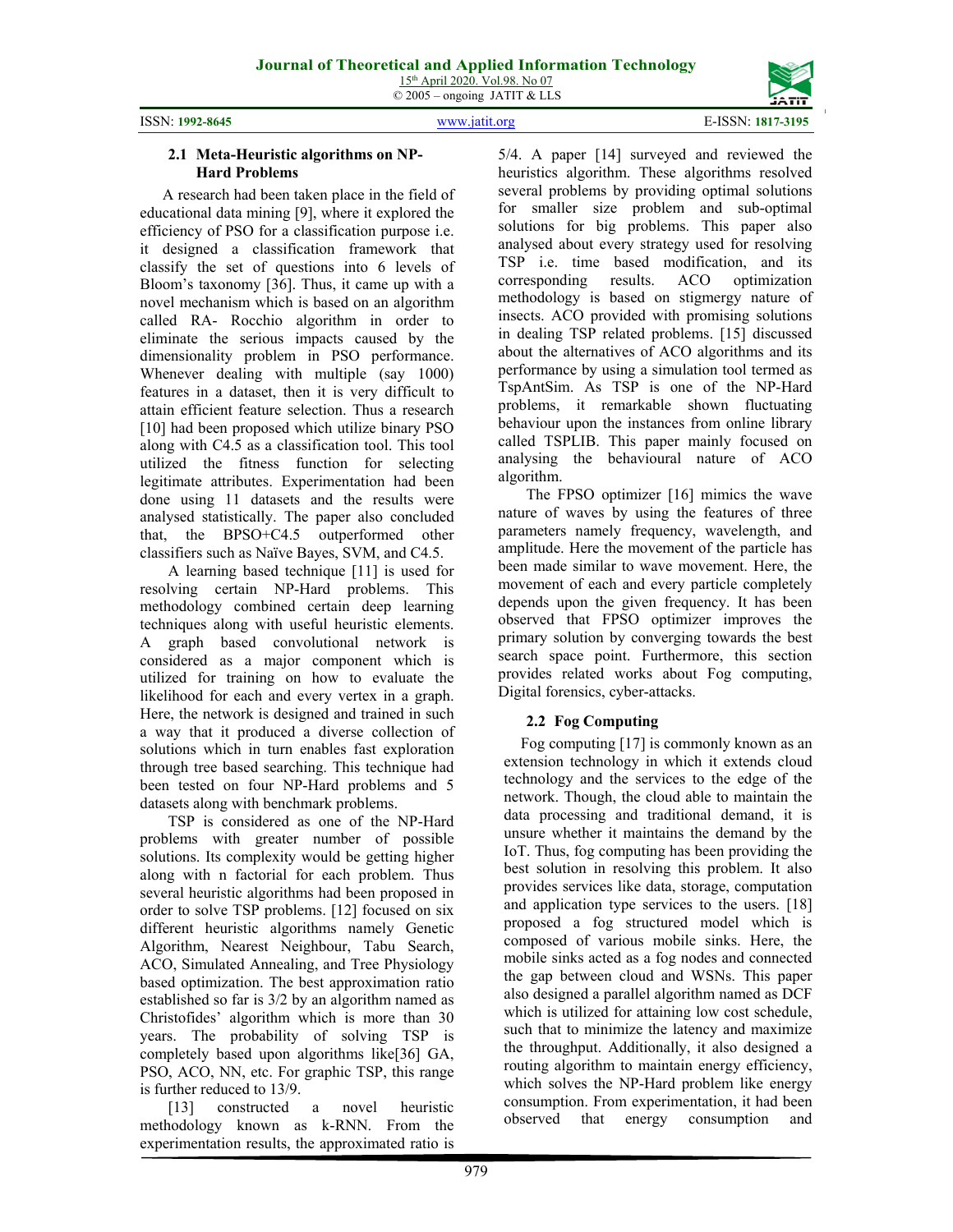ISSN: **1992-8645** www.jatit.org E-ISSN: **1817-3195**



transmission delay were greatly saved and reduced.

## **2.3 Digital Forensics**

The progressing number of IoT devices are in need of setting up digital forensic methodologies in order to solve cyber-crimes [19] efficiently. To gain forensic data, it is mandatory for forensic investigators to consider the OS and computing hardware. However, this technique might not be applicable to certain IoT devices. It is very difficult to choose which type of data has to be collected and how the traces can be gained by such investigators. [19] introduced a Forensic framework that is based on fog named as FoBI. This research work discussed the architecture, implementations, use cases, etc. of FoBI. This paper also provided few insights about this framework on enlightening the digital forensics processes.

Researches that have been based on misleading of justice had shown human error as a concern, which in turn leads to increased attention to cognitive bias within many forensic sectors. Thus an article [20] addressed the issues of cognitive bias. In this research, an analysis had been made upon 7 cognitive sources and discussed their countermeasures. This paper concluded that certain cognitive bias issues were same as forensic sectors, while others were different.

## **2.4 APT Attacks**

 Recently, people had developed a lot of interest in studying APT attack. This is due to its persistent and complex attack nature. Various researches have been conducted for preventing APT attacks. [21] article reviewed and analysed a huge number of APT attacks along with respective cases. This paper also provided an overview of APT attack types and its techniques. Usually, the APT attacks can be categorized into 5 phases based on its lifecycle [22], such as 1) reconnaissance, 2) delivery, 3) initial intrusion, 4) operation, 5) Attack benefit. Earlier attack model consisted of six phases.  $1<sup>st</sup>$  phase is said to be intelligence gathering where the attackers spent lot of time in collecting the target information e.g. active scan, etc.  $2<sup>nd</sup>$  phase is said to directional invasion where the attackers break into targeting network via phishing mails. Remote control is the  $3<sup>rd</sup>$  phase where users are controlled by attackers by sending Trojan programs. Lateral movement and data mining is the 4<sup>th</sup> and 5<sup>th</sup> phases. Destruction of system or data theft is said to be the  $6<sup>th</sup>$  phase.

A novel approach to manage cyber-attacks in fog computing is developed [23], where a cybertool for neutralizing the issues is adopted. The platform used here comprised of three basic entities namely provider, the attacker, and the cyber-insurer. Basically, the fog computing provider dynamically optimizes the computing resources, whereas the attacker dynamically alters the attack resource allocations in order to improve the chance of attack. In addition to that, the provider made a dynamic decision to prevent the potential loss. In this research, two levels were proposed. In the lower level, an evolutionary game is analysed with respect to cyber strategies and attacker's strategies. In the upper level, a determination strategy is utilized.

## **2.5 Shamoon Attacks**

This attack is also referred as W32.DisTrack. It is discovered in the year 2012, where  $32 - bit$ NT kernel types of MS Windows had been targeted. Due to its destructive behaviour and the massive recovery cost, this malware has been remarked to have different behaviour when compared to other malwares. [24] investigated about various cyber-attacks that are happened in Saudi Arabia. The Shamoon virus attack had been surfaced at Saudi Aramco, wiped out thousands of systems' data by replacing it with a partial image of burning American flag. [25] analyzed various security taxonomies of cyber- attacks. Here two versions of Shamoon attack had been assessed. Upon observing Shamoon; this malware targeted the energy sector, where its propagation was achieved through network sharing. This attack resulted in infection of system files and master boot record and making it inoperable.

To examine cyber – attack security, a methodology named McCumber cube is developed [26]. The primary aim is to develop a foundation for attack taxonomy. This technique utilized Shamoon attack as a case study. It is observed that, Shamoon acted as a spyware but deleted those files, once it got uploaded them to the attacker. [27] presented a case study of cyberattacks in Saudi organizations. This paper mainly concentrates on two malwares namely Ransomware and Shamoon malware. It represented Shamoon as a wiper malware, as it wiped out hard drives. Another wiper named Shamoon 2.0 attacked various critical sectors of Saudi Arabia. This version is similar to previous version but came up with a fully operational model of a Ransomware module.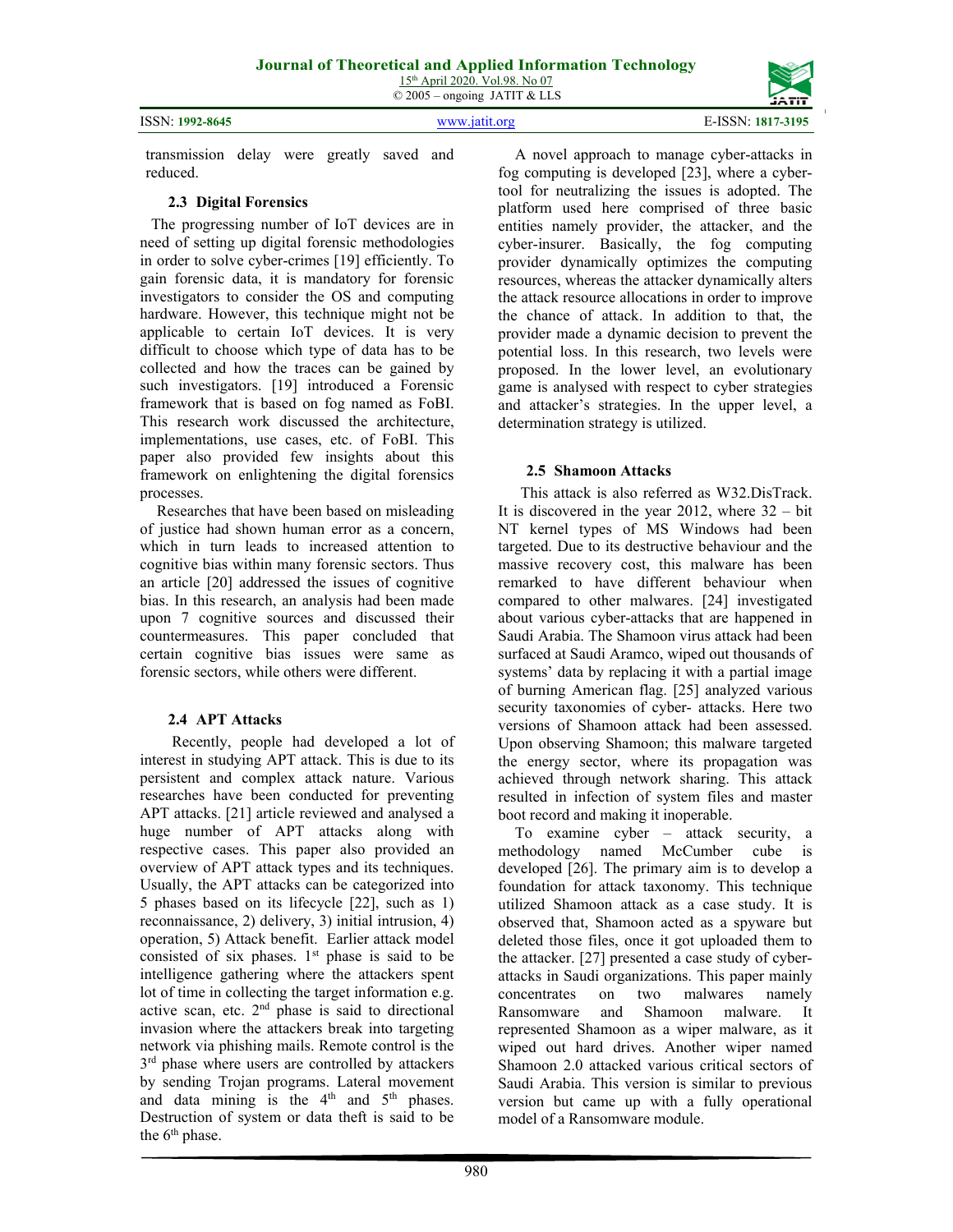ISSN: **1992-8645** www.jatit.org E-ISSN: **1817-3195**

#### **3. The literature review**

 proposed a novel advanced persistent threat attack to analyze high volumes of network traffic effectively to divulge weak signals associated with data exfiltration and other suspect activities[29] [32]. It was one of the most significant techniques to extract serious threats in modern organizations. It could be spanned over a very long period to utilize and evade encrypted detection connections strategies depend on existing defensive solutions[37]. The advantage is that flow records could be stowed and compacted effectively even if the user gathered information over an extended period. Processing of flow records had been estimated much feasibility compared to analyzing large capacity of original traffic data. The disadvantage is that distributed denial of service became inadequate to identify advanced persistent threat attack because specialist attackers found very hard to detect a restricted number of the particular host from preventing automatic malware attacks. The final consequence had been ranked from suspicious internal hosts that permit security specialists to focus similar set of the host that are needed to be analyzed and characterized within huge organizations[37].

anticipated a machine learning correlation analysis to determine the probability of early alerts to implement an entire advanced persistent threat attack[38] [32]. The advantage is that the user could able to identify and remove cyberspace attacks easily in a systematic manner[33]. The disadvantage is that a multi-stage attack with the purpose of the cooperating system to gain information from the targeted system causes significant damage and considerable financial loss that are required to predict attacks very accurately and quickly. The capacity, complexity, and difference of cyber-attacks got increased continuously on the internet of things. A high cost had been brought out with much interest in research and development towards implementing novel cyber-attacks defense techniques. The other drawbacks are high false positive, needed important knowledge experts to maintain network attacks and detect only life cycle of advanced persistent attack but it could not attain real-time detection [38].

The Shamoon virus attack had been surfaced at Saudi Aramco wiped out with thousands of system data by substituting attack along with a partial image of the scorching American flag. Currently, the Shamoon attack [29], which is famous industrial espionage, played a massive

role in destroying Saudi Aramco industrial data.There were various methods presented for detecting the Shamoon attacks[29]. [39]suggested detection of privacy threat by peculiar feature extraction malware to combat targeted Shamoon cyber-attacks. The advantage is that malware had the same objective to detect specific attacks efficiently. The refinement of artifacts in association with targeted organization technology and the expected threat had been improved with a detection probability of cyber-space attacks. The weight had been specified for every artifact based on the difference between the existence of malicious and benevolent code related to the expected organization for targeted attacks. A detection technique had been described based on peculiar artifacts that would not help in detecting considerable defense against unknown malicious attacks.

proposed a survey on fog computing to provide good computational request in real time latency sensitive applications. The advantage is that it provides superior storage facilities of cloud-based methods. The disadvantage is that congested network and high latency. The concept of fog computing had been developed to address internet of things application challenges in existing cloud computing that are shared highly combined. As the cloud datacenters were purely then user would frequently to deal with storage processing demands for different internet of things services<sup>[40]</sup>.

anticipated an application for fog computing to improve better quality of experience concerning system services[34]. A fog computing delivered service application combined with less latency response requirements. Certain challenging works computing application are hierarchical, distributed and heterogeneous nature of computational instances in fog computing standards. Differentiated user had been intensified along with application placement problem. The advantage is that it provides data processing time, network congestion, resource affordability and service quality. The disadvantage is that it is required to maximize quality of experiencewith regards to utility access, resource consumption and service delivery.[29] The fog compatible instance applications had been prioritized along with several application placement request allowing user to estimate the recent status of fog computing. In fog computing environment, user had been facilitated to provide appropriate fog instances such that policy could be implemented correctly[40][41].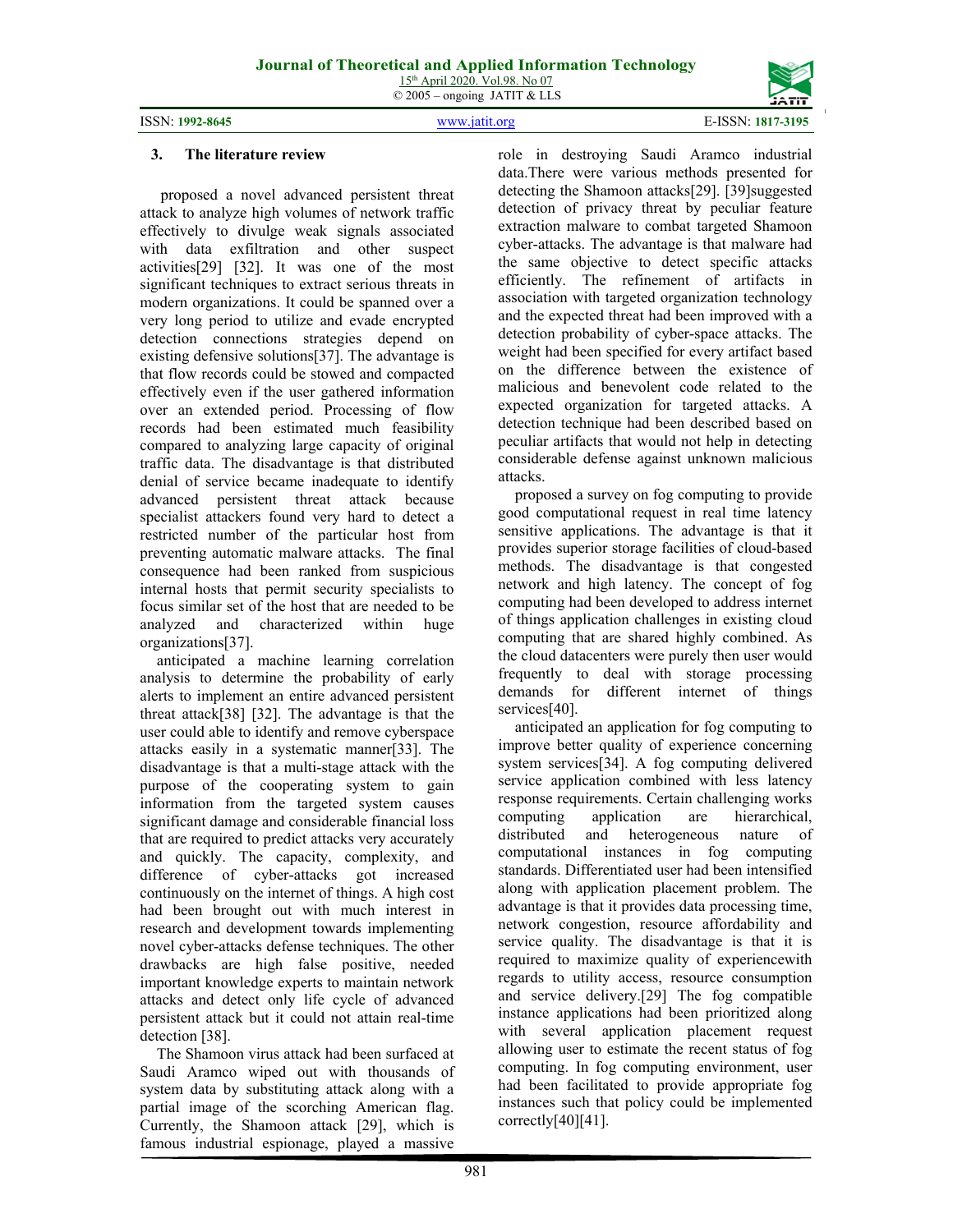

proposed regarding different cyber-attacks that had been occurred in Saudi Arabia to detect attacks easily. The disadvantage is that the attack became dangerous intensification in international hacking because faceless enemies required driving an ability to impose critical physical damage that makes United States government officials, and cybersecurity researchers burden that the culprits could replicate it with other countries as several industrial plants had relied over similar American engineered computer system that had been compromised. The advantage is that it allows the user to detect attacks with much feasibility[41].

## **4. METHODOLOGY:**

### **4.1 FPSO Optimizer:**

The FPSO optimizer [16] impersonates the wave nature of waves by using the features of three parameters namely frequency, wavelength, and amplitude. Here the movement of the particle has been made similar to wave movement. Here, the movement of each and every particle completely depends upon the given frequency. It is noted that every particle has different frequency i.e. for every iteration, the particles not necessarily to be moved in same direction. Initially, the random position are assigned to every particle. Then the sound signal frequencies based on the velocities are updated. Depending upon the frequency, the particles are moved up and down. At every iterations, this optimizer derives a fitness functions and stores least fitness value function. Thus the FPSO optimizer improves the primary solution by converging towards the best search space point.

### **4.2 Detection of Shamoon Attack by FPSO (Investigator Digital Forensics-FPSO):**

The major goal of IDF-FPSO system is to classify and detect the Shamoon attack from different attacks[42]. This system utilizes two datasets that have been used as training sets for Shamoon attack and different attack types. Initially, the trained data to feature extraction process, where 272 features are presented in each row. In this process, frequencies are determined for single and double characters. The attained frequencies are then fed into FPSO optimizer. In this optimizer, weight has been determined such that if the weighed value is greater than 0.6, then the weight is predicted. On the other hand, the features extracted from test data are fed into PSO

optimizer and the weight is predicted respectively. Once the weights are determined, Kmeans clustering is performed for both the testing and training data. For the Shamoon type dataset and the different attack dataset, the centroid consists of two cluster classes respectively. Finally, fitness function is evaluated to determine the optimum weight. KNN classifier is utilized for classifying the training and testing data and finally predicts the sample data point.

## **4.3 System Architecture:**

The overall representation of proposed methodology is depicted in figure 1. Initially, fog nodes are initiated, where the nodes delivers three types of data namely industrial, medical and educational data. Secondly Shamoon attack is created followed by distance matrix evaluation. As the Shamoon attack focuses on attacking industrial data, the attack distribution movement focuses mainly on industrial data. After the evaluation, priorities of the particles should be assigned randomly. Once FPSO parameters are initialized, objective function of every particle is evaluated. The FPSO mechanism implements the working procedure of TSP. Under the FPSO mechanism, swap and insertion operations are performed. In order to find the best shortest path, nearest neighbouring algorithm is used, which follows evaluation of fitness function. After evaluation, local best lbest and global best gbest solutions are obtained. Finally, appropriate positions and velocities are updated. This iteration will be processed, till we get the optimal solution. From the resultant optimum path, the distribution of Shamoon attack movement can be analyzed.

## **5. System Modules:**

The proposed system utilizes the TSP based approach in FPSO optimizer in analysing the behaviour of Shamoon attack movement. The typical procedure for the proposed algorithm is as follows,

- Step 1: Initialization
- Step 2: Calculating fitness value
- Step 3: Start iteration
- Step 4: Swap and insert operation
- Step 5: Update pbest and gbest
- Step 6: Update the position of the particle
- Step 7: Judge the terminating criteria
- Step 8: Output the optimal path

## **5.1 Initialization:**

**5.1.1 Initializing Fog Nodes:**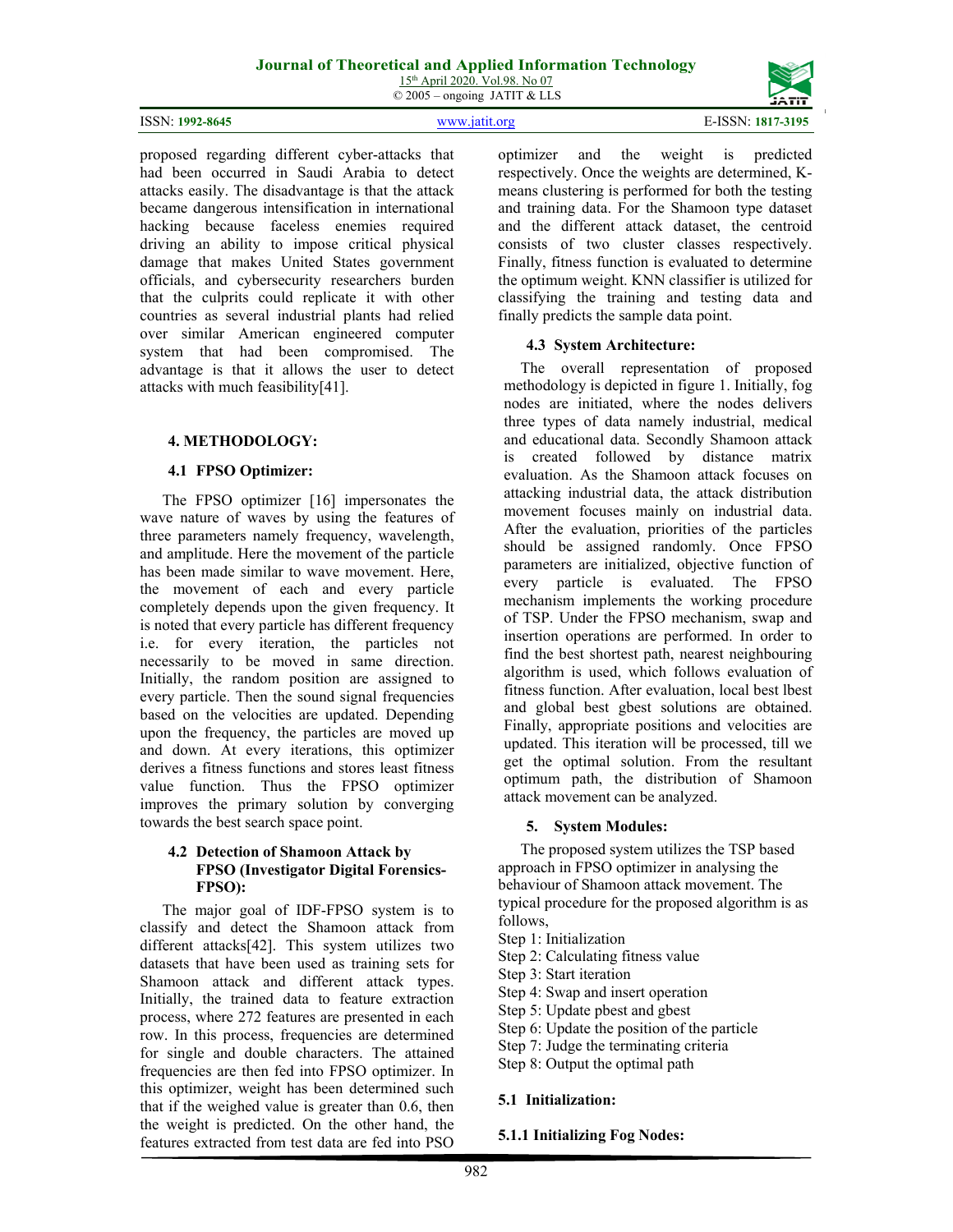ISSN: **1992-8645** www.jatit.org E-ISSN: **1817-3195**



 Usually fog computing can also be termed as 'fogging' in which a smart device handles specific application processes at the edge of the network, but remaining are managed in cloud environment [28]. It is an intermediate layer between the cloud and the device and provides efficiency in analysing and storing the data. This computing has its own advantages like location awareness and minimum latency, wider geographical distribution and preferable supports mobility.

It is comprised of large number of nodes. The primary task of fog is delivering data to the users who are located at the edge of the network. The term edge signifies various nodes where the end user is connected. In this module, fog nodes are initiated where three types of datasets are employed. These three datasets comprises features from medical data *(M)*, industrial data *(I)*, and educational data *(E)*. Each data has its own priority and cost.

#### **5.2 Creation of Shamoon Attack:**

The Shamoon virus [3] is one of the most sophisticated malware types. An essential element in latest version of Shamoon is embedded user credentials that are obtained from previous attacks. Here, this technique is as simpler as hackers obtaining passwords or a long term attack which involves phishing of passwords or an inside job. This malware consists of three separate phases namely dropper, wiper, and reporter. In dropper phase, the virus got attached into the system and spread across its local network making copies of it and finally drop certain components. In wiper phase, which is also known as Disstrack, the malware uses the currently existing EldoS software to override the hard disk data and MBR. The final phase is the reporter phase, where the communication is handled by the hacker by controlling the server.



#### Figure 1: Block Diagram Representation of Proposed Methodology.

In this proposed system, we are focusing on analysing the behaviour of Shamoon attack. Thus the priority should be given to industrial data *(I)*, so that the Shamoon will move towards it. After providing high priority to the Shamoon data. After initialization of number of nodes and creation of Shamoon (as particles), the distance matrix  $d_m$  has to be estimated. It can be formulated as below,

$$
d_m = \sum_{i=1}^{n-1} d(p_i, p_{i+1}) + d(p_n, p_1) \quad (1)
$$

Where  $d(p_i, p_{i+1})$  represents the distance between particles $p_i$ , and  $p_{i+1}$ . The best path will contain the path with the shortest distance between subsequent particles. Thus the distance is calculated between the particles and save them to the distance matrix  $d_m$ .

#### **5.3 Distance matrix**

In this proposed system; we are focusing on analyzing the behavior of Shamoon attack. Thus the priority should be given to industrial data (I), so that the Shamoon will move towards it. After providing high priority to the Shamoon data, and after initialization of number of nodes and creation of Shamoon (as particles), the distance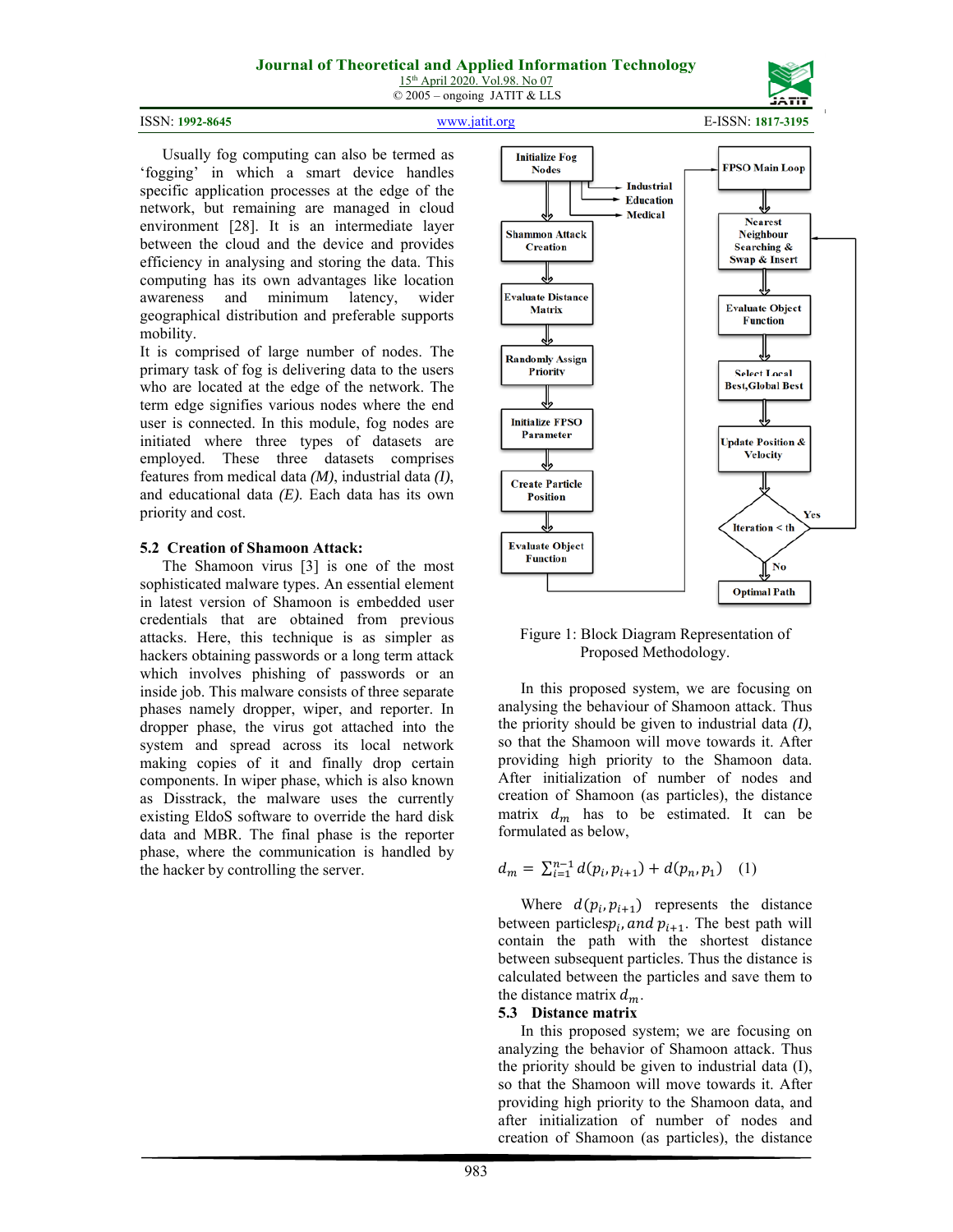ISSN: **1992-8645** www.jatit.org E-ISSN: **1817-3195**

matrix d\_m has to be estimated. It can be formulated in presented equation 2.

$$
d_m = \sum_{i=1}^{n-1} d(p_i, p_{i+1}) + d(p_n, p_1) \qquad (2)
$$

Where  $d(p_i, p_i(i+1))$  represent the distance between particlesp\_i,  $\llbracket$  and p $\rrbracket$  \_(i+1). The best path will contain the path with the shortest distance between subsequent particles. Thus, the distance is calculated between the particles and save them to the distance matrix  $\lbrack d \rbrack$  m.

#### **5.4 Randomly assign prioritization**

FOG nodes are initiated where three types of datasets are employed. These three datasets comprise features from medical data (M), industrial data (I), and educational data (E). Each data has its own priority and cost. Shamoonattack target the industrial data so that it get the highest priority to identify Shamoon attack.

#### **5.5 Initializing FPSO Parameter**

FPSO learning [16] consists of two types of dataset namely Shamoon attack data and another attack data. This data has been classified based on feature selection and weight. Initially, we have to find the encoded variables,

 $0 \leq W \leq 1$ 

If the value of the weight  $W > 0.6$ , then those features are selected and remaining are neglected. The feature size is reduced as below,

 $X_1 = W \cdot X$ 

where*X* represents training data features, *W* represents value of the weight,  $X_1$  represents new feature value.

 $0 \leq W \leq 1^{min}(A/B)$ 

**5.6 Create particle position** 

After the Initializing FPSO Parameter each particle is given a random position in the FOG computing environment. And this determines the best path

#### **5.7 Fitness value Evaluation:**

 Fitness / object function is used for assessing the quality of the solution. The function's input denotes the class of the selected features. In FPSO, KNN classifier is used for classification purpose. KNN classifier can be built using the selected features. Thus the fitness function for classifiers A and B are calculated which is formulated as below,

$$
Fitness = \left(\frac{A}{B}\right) \tag{3}
$$

#### **5.8 Nearest Neighbor Searching:**

As mentioned in proposed system, this research investigates local nearest searching techniques to improve the quality of the solutions. Initially, every data nodes are assigned with different priority level. But our aim is to provide high priority level to industrial data, as Shamoon concentrate on industrial data. By using priority based sorting and by utilizing the fitness value obtained from FPSO optimizer, the nearest neighbor is searched and the particles with minimum distance has been estimated. This can be done by inserting and swapping operations.

#### **5.8.1 Inserting & Swapping:**

The operators namely SWAP and INSERT are implemented to the copy of every solutions for every iteration in order to generate neighbouring solutions and also to enhance the search performance of the neighborhood solutions. These to operators are described below,

#### **INSERT:**

When considering insertion, the set U  $p_i$  has all the features that are selected. As the selected features are important, this would be possible in order to improve the classification accuracy by adding one feature from the specified set to the present set of selected features.

#### **SWAP:**

 When compared with Removing / inserting operator, swapping is a complicated one. For every solution, the operation will act on both the selected and unselected sets. Instead of adding or removing a feature, this swapping operation will find the better solutions by swapping in between the features. The working of insert and swap operator are depicted in figure 2.



*Figure 2: Representation of Inserting (a) and Swapping (b)* 

From the above operations pbest and gbest solutions are updated. Thus the new particle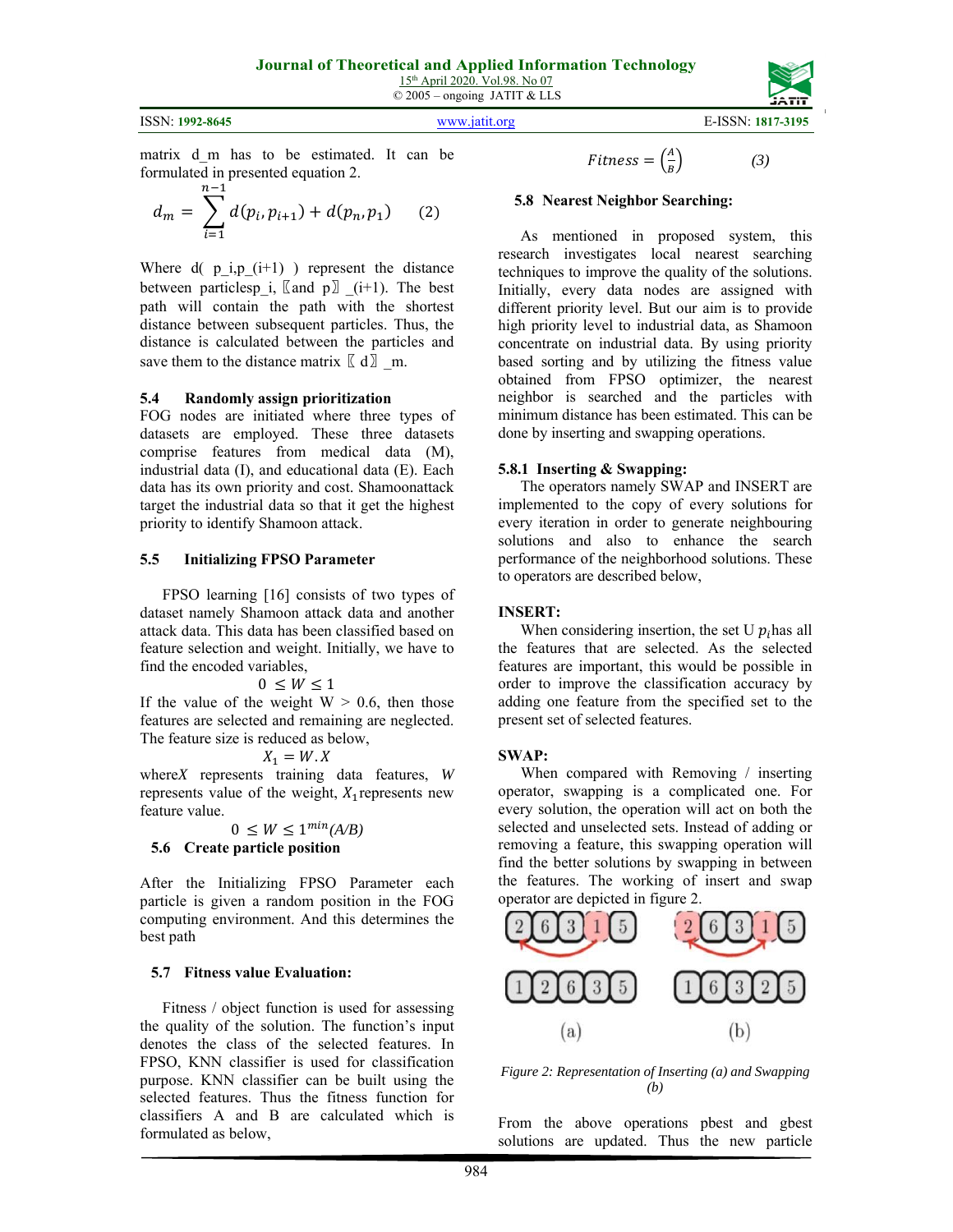| ISSN: 1992-8645                                                                                                                                                                                                                                                                                                                                                                                                                                                                           | E-ISSN: 1817-3195<br>www.jatit.org                                                                                                                                                                                                                                                                                                                                                                                                                                                                                                                                                                                                                                                                                                                                                                                                                                                                                                              |  |
|-------------------------------------------------------------------------------------------------------------------------------------------------------------------------------------------------------------------------------------------------------------------------------------------------------------------------------------------------------------------------------------------------------------------------------------------------------------------------------------------|-------------------------------------------------------------------------------------------------------------------------------------------------------------------------------------------------------------------------------------------------------------------------------------------------------------------------------------------------------------------------------------------------------------------------------------------------------------------------------------------------------------------------------------------------------------------------------------------------------------------------------------------------------------------------------------------------------------------------------------------------------------------------------------------------------------------------------------------------------------------------------------------------------------------------------------------------|--|
| position is updated. The pseudo code of the<br>proposed system has been explained below.                                                                                                                                                                                                                                                                                                                                                                                                  | present within the data are collected for locating<br>the attacker using the proposed research analysis.<br>With the help of the collected evidences, future<br>attacks can also be prevented. This is the primary<br>aim of this research.                                                                                                                                                                                                                                                                                                                                                                                                                                                                                                                                                                                                                                                                                                     |  |
| <b>Pseudo Code</b><br>Initialization<br>1)<br>Initialize Fog nodes<br>Initialize FPSO Parameters<br><b>Priority Assign</b><br>2)<br>$P =$ Selected nodes (nFog)<br>$Pr = random(P)$<br>Evaluation<br>3)<br>FPSO Pseudo Code<br>// Initialize<br>For $i = 1 : nPop$<br>$P \rightarrow$ Random Particle Priority<br>$V \rightarrow$ Initialize Velocity<br>End<br>// main loop<br>For $i = 1$ : maximum Iteration<br>a)<br>$P[I:J] = P[J:I]$<br>//swap & Insert<br>Pbest→ Nearest Neighbour | 5.9 Evaluation objective function and selection<br>of local best and global best<br>Figure 2 represent operations of the swapping<br>and inserting and this help us to evaluate the<br>pbest and gbest solutions to obtain the best gbest<br>point. By updating best pbest and gbest.<br>5.10 Update the position and velocity<br>In this step the particle position and velocity<br>is updated at each iteration during the process<br>of detecting Shamoon attack and this will<br>help to track the shortest path.<br>6<br><b>EXPERIMENTS AND RESULTS</b><br><b>6.1 Attack Distribution:</b><br>The Shamoon attack distribution has been<br>represented graphically in below figure 3. Here<br>three types of data are taken into consideration<br>namely industrial, medical and educational. Here,<br>industrial data is represented in red Color,<br>education data in blue, medical data in yellow.<br><b>Attack Distribution</b><br>100 |  |
| (P);<br>Select local best;<br>Select global best; //Store value<br>$P_{new}$ = f (Pold, weight);<br>$V_{new}$ = max (V) $\parallel$ min(V);<br>end<br>//plot result<br>Display value $&index;$<br>Thus by tracing the very shortest route using<br>TSP we could analyse that certain nodes with<br>loop holes are exploited by the external attacker<br>to attack the industrial data. Using the proposed                                                                                 | 80<br>60<br>40<br>20<br>0<br>O<br>50<br>100<br>100<br>80<br>60<br>20<br>40<br>X in m<br>Y in m<br>Figure 3: Distribution of Attack Behaviour in Fog<br>From the figure 3, it has been observed that<br>the 3D- model of the Fog environment provides                                                                                                                                                                                                                                                                                                                                                                                                                                                                                                                                                                                                                                                                                            |  |

an extension to the edge of the network. As previously mentioned, there are three types of data namely medical, industrial and educational data are used. Shamoon data is considered to be an industrial espionage. So it will move towards the industrial data. Thus the industrial data should

 $120$ 

information of the attacker can be determined by locating the first node that got attacked. Usually, there are several methods which are employed in recovering the data. Once the data got recovered. From the recovered data, possible evidences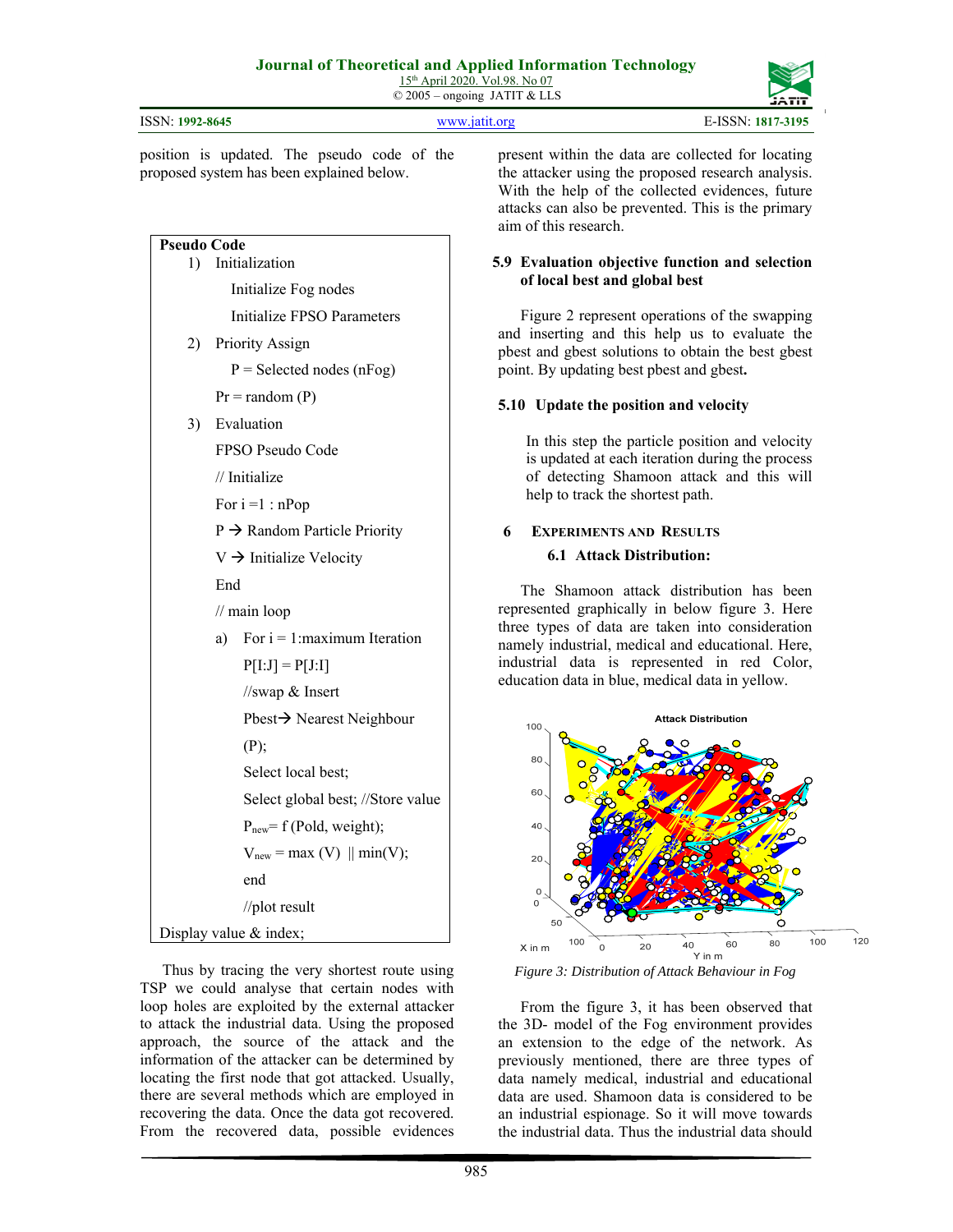#### ISSN: **1992-8645** www.jatit.org E-ISSN: **1817-3195**

be given high priority and cost that other two data.



**Attack Distribution** 

*Figure 4: Distribution of Attack Behaviour in Fog Environment* 

The distribution of attack behaviour in fog is represented in 3D graphically using figure 4. The above figure shows the details of 3D model fog, 3D routing path, and the attack distribution path. A gateway which is served as fog nod can be compromised or replaced by a fake node.

### **6.2 Best Cost Estimation:**

By using this distributed FPSO algorithm, the best cost can be identified. It can be represented graphically using figure 5.



*Figure 5: Best Cost Estimation* 

Here, it is considered to be over 200 iterations. For each iteration, the best cost has been computed. This cost is related to Shamoon attack data distribution.

### **6.3 Fitness Value Estimation:**

Here the fog nodes are considered to be over 100. For each and every iteration, distance cost has been calculated. For every iteration, distance cost decreases. The average fitness for every iteration can be expressed as below,

Average fitness = (fitness of each particle  $/$ Total number of particles)

The result of fitness valuation has been represented graphically using figure 6.



*Figure 6: Average Fitness Value Estimation* 

### **6.4 Trajectory Value Evaluation:**

Initially, the 1<sup>st</sup> variable is plotted based on every iteration. In FPSO, 100 nodes has been selected, where for every node the priority value got changed in each iteration. This can be represented graphically using figure 7.



*Figure 7: Trajectory Value Estimation* 

### **6.5 Search History Evaluation:**

Upon considering the feature extraction, features are searched based on search history and the new features have been selected based on

-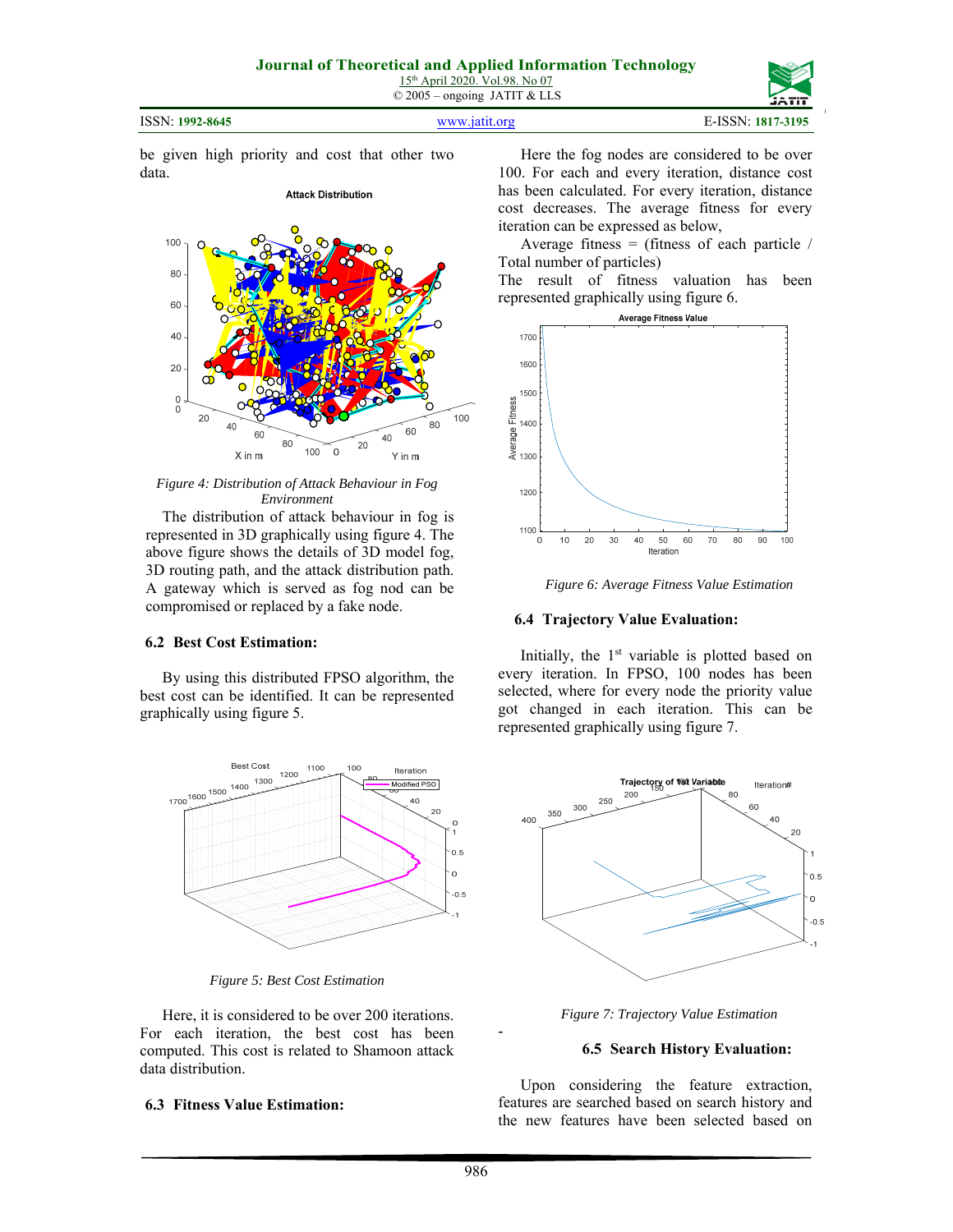ISSN: **1992-8645** www.jatit.org E-ISSN: **1817-3195**

weight values. This is represented graphically using figure 8.



In order to locate the Shamoon attack, we have to focus on industrial data, rather than medical data and educational data. As the Shamoon is the industrial espionage, it will locate tor move towards the industrial data. Figure 9, plots the movement of Shamoon attack which is represented in blue colour graphically. In this graph, the infected nodes represent the industrial data and the marked path refers to the Shamoon attack movement. The movement of the attack is forward directional. The attack will search for nodes with shorter distance and moved accordingly. For example, from the graph, when considering node 26, the attack searches for shortest distance node and transmitted to node 28, instead of node 11.



*Figure 9: Movement Path of Infection Node Attacks* 

From the figure 9, the attack path movement has been clearly mentioned. Here the green node indicates the starting path and the arrow indicates

the path movement. From the below figure, the attack is minimal in middle level and high in starting and ending position. From this result, it has been inferred that Shamoon attack in Fog computing targets the industrial data, weaker nodes and spreads across the server by tracing very shortest route available based on Travelling Salesman Problem (TSP).Some nodes consists of a loophole which is exploited by the external attacker to attack the industrial data. So the source of the attack is determined by locating the first node which is attacked by malware. This node is represented by green Color. On finding the first node to be attacked, the source of the attacker can be tracked. The industrial data lost can be recovered by following some techniques. Then in the recovered data, possible evidences present within the data are collected for locating the attacker. With the help of the collected evidences, future attacks can also be prevented.

#### **7 CONCUSSIONS**

In this research, by tracing the very shortest route using TSP, certain nodes with loop holes that are exploited by the external attacker to attack the industrial data analysed. used the proposed approach, the source of the attack and the information of the attacker is determined by locating the first node that got attacked. Usually, there are several methods which are employed in recovering the data. Once the data got recovered. From the recovered data, possible evidences present within the data are collected for locating the attacker using this method. With the help of the collected evidences, future attacks can also be prevented. For this, analysed for Shamoon attack behaviour using FPSO optimizer based on TSP studied and discussed. Initially fog nodes have been initiated with three types of data namely industrial, medical and educational data. From the provided particles, distance matrix evaluated and stored. Once FPSO parameters are initialized, objective function of every particle is evaluated. The FPSO mechanism implements the working procedure of TSP. Under the FPSO mechanism, swap and insertion operations are performed. In order to find the best shortest path, nearest neighbouring algorithm (KNN) is used, which follows evaluation of fitness function. After evaluation, local best lbest and global best gbest solutions are obtained. Finally, appropriate positions and velocities are updated. From the resultant optimum path, the distribution of Shamoon attack movement analysed. The performance of this proposed system has been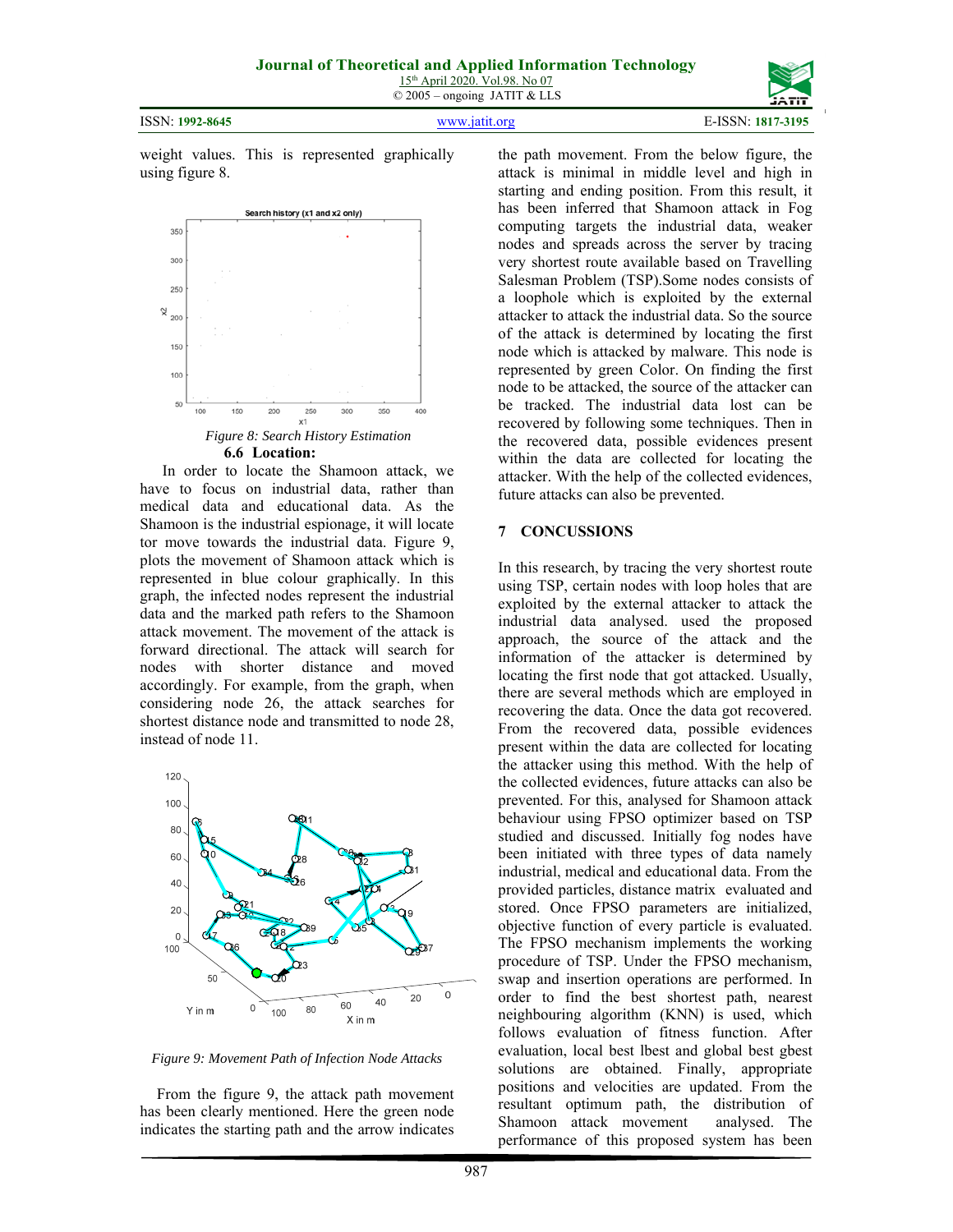## **Journal of Theoretical and Applied Information Technology**

15th April 2020. Vol.98. No 07  $\odot$  2005 – ongoing JATIT & LLS

|                 |               | --------          |
|-----------------|---------------|-------------------|
|                 |               |                   |
| ISSN: 1992-8645 | WWW.18111.0rg | E-ISSN: 1817-3195 |

evaluated by estimating the fitness value, best cost. The attack distribution of Shamoon data has been observed. Using this research, we collected the digital evidence of the Shamoon attack behaviour even in the environment containing huge amounts of data. Thus an easy tracking of infected sites in Fog environment attained.

A threat intelligence scheme is proposed for the investigating and analysis behaviour and spread of Shamoon attacks in edges of Fog computing.

The type of infection that affects the data should be determined and the spreading behavior of Shamoon attack, detection path and industrial espionage .

## **REFERENCES:**

- [1] S. Khan, S. Parkinson, and Y. Qin, "Fog computing security: a review of current applications and security solutions," *Journal of Cloud Computing,* vol. 6, p. 19, 2017.
- [2] S. Zhioua, "The middle east under malware attack dissecting cyber weapons," in *2013 IEEE 33rd International Conference on Distributed Computing Systems Workshops*, 2013, pp. 11-16.
- [3] D. Tarakanov, "Shamoon the Wiper in details," *Kaspersky Labs,* 2012.
- [4] E. F. G. Goldbarg, G. R. de Souza, and M. C. Goldbarg, "Particle swarm for the traveling salesman problem," in *European Conference on Evolutionary Computation in Combinatorial Optimization*, 2006, pp. 99-110.
- [5] E. Khalil, H. Dai, Y. Zhang, B. Dilkina, and L. Song, "Learning combinatorial optimization algorithms over graphs," in *Advances in Neural Information Processing Systems*, 2017, pp. 6348- 6358.
- [6] S. S. Juneja, P. Saraswat, K. Singh, J. Sharma, R. Majumdar, and S. Chowdhary, "Travelling Salesman Problem Optimization Using Genetic Algorithm," in *2019 Amity International Conference on Artificial Intelligence (AICAI)*, 2019, pp. 264-268.
- [7] M. Mahi, O. K. Baykan, and H. Kodaz, "A new approach based on particle swarm optimization algorithm for solving data allocation problem,"

*Applied Soft Computing,* vol. 62, pp. 571-578, 2018.

- [8] T. Dokeroglu, E. Sevinc, and A. Cosar, "Artificial bee colony optimization for the quadratic assignment problem," *Applied Soft Computing,* vol. 76, pp. 595-606, 2019.
- [9] A. A. Yahya, "Swarm intelligence-based approach for educational data classification," *Journal of King Saud University-Computer and Information Sciences,* 2017.
- [10] L. Brezočnik, "Feature selection for classification using particle swarm optimization," in *IEEE EUROCON 2017-17th International Conference on Smart Technologies*, 2017, pp. 966-971.
- [11] Z. Li, Q. Chen, and V. Koltun, "Combinatorial optimization with graph convolutional networks and guided tree search," in *Advances in Neural Information Processing Systems*, 2018, pp. 539-548.
- [12] A. H. Halim and I. Ismail, "Combinatorial optimization: comparison of heuristic algorithms in travelling salesman problem," *Archives of Computational Methods in Engineering,* vol. 26, pp. 367-380, 2019.
- [13] M. Verma and A. Chauhan, "5/4 approximation for Symmetric TSP," *arXiv preprint arXiv:1905.05291,* 2019.
- [14] V. Raman and N. S. Gill, "Review of different heuristic algorithms for solving Travelling Salesman Problem," *International Journal of Advanced Research in Computer Science,* vol. 8, 2017.
- [15] M. Mulani and V. L. Desai, "Computational Performance Analysis of Ant Colony Optimization Algorithms for Travelling Sales Person Problem," in *Proceedings of International Conference on ICT for Sustainable Development*, 2016, pp. 561-569.
- [16] M. S. a. a. R. Hwaitat A. , "AN ENHANCED PARTICLE SWARM OPTIMIZATION USING FREQUENCIES WAVE SOUND (FPSO)," *Journal of Theoretical and Applied Information Technology,* vol. 97, 2019.
- [17] P. More, 1, J. K. , and 2, "Fog Computing," *International Research Journal of Engineering and Technology*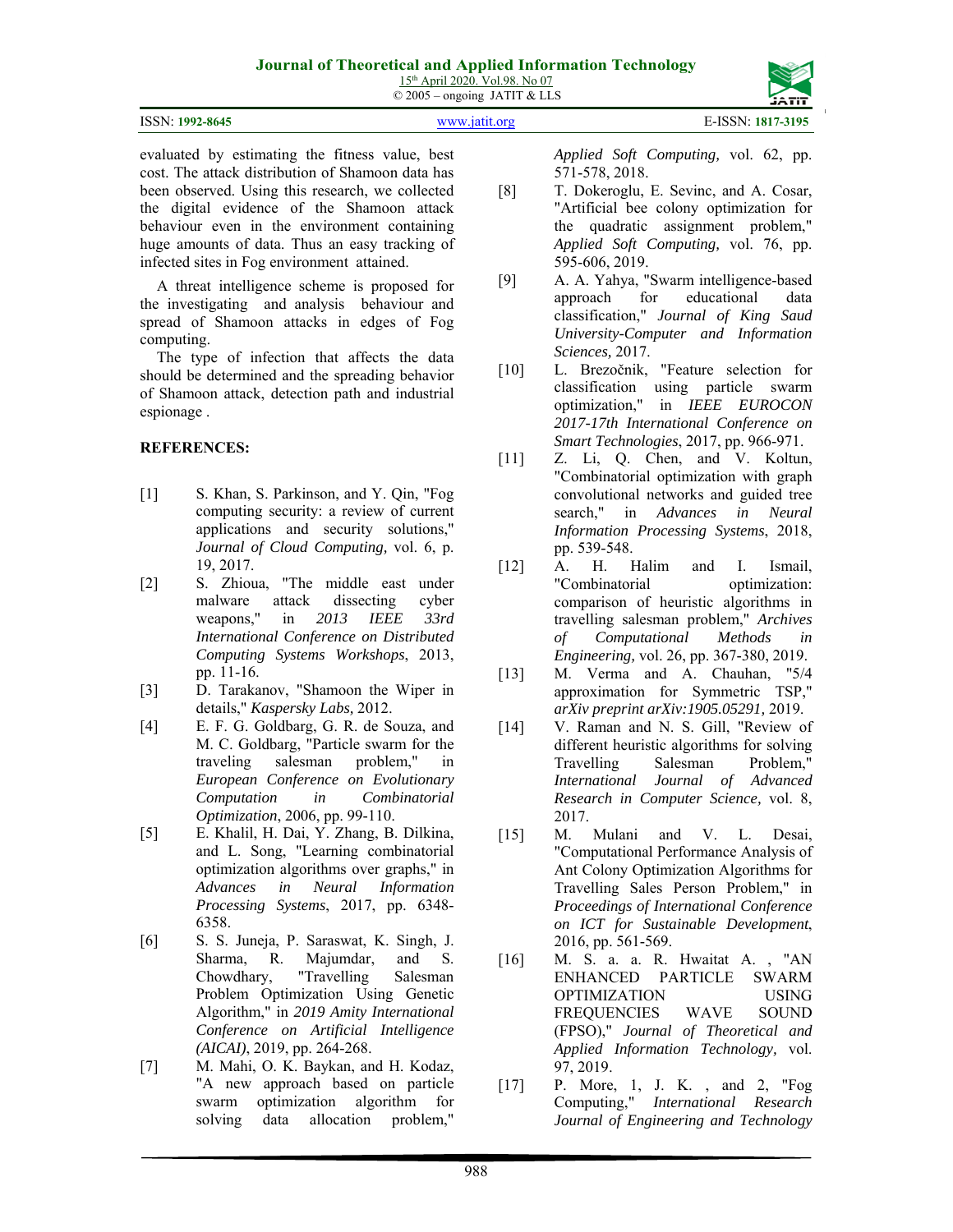

ISSN: **1992-8645** www.jatit.org E-ISSN: **1817-3195**

*(IRJET),* vol. 04, pp. P1113 - P1116, 2017.

- [18] T. Wang, J. Zeng, Y. Lai, Y. Cai, H. Tian, Y. Chen*, et al.*, "Data collection from WSNs to the cloud based on mobile Fog elements," *Future Generation Computer Systems,* 2017.
- [19] E. Al-Masri, Y. Bai, and J. Li, "A Fog-Based Digital Forensics Investigation Framework for IoT Systems," in *2018 IEEE International Conference on Smart Cloud (SmartCloud)*, 2018, pp. 196-201.
- [20] N. Sunde and I. E. Dror, "Cognitive and human factors in digital forensics: Problems, challenges, and the way forward," *Digital Investigation,* vol. 29, pp. 101-108, 2019.
- [21] M. Li, W. Huang, Y. Wang, W. Fan, and J. Li, "The study of APT attack stage model," in *2016 IEEE/ACIS 15th International Conference on Computer and Information Science (ICIS)*, 2016, pp. 1-5.
- [22] W. Niu, X. Zhang, G. Yang, R. Chen, and D. Wang, "Modeling attack process of advanced persistent threat using network evolution," *IEICE TRANSACTIONS on Information and Systems,* vol. 100, pp. 2275-2286, 2017.
- [23] S. Feng, Z. Xiong, D. Niyato, P. Wang, and A. Leshem, "Evolving Risk Management Against Advanced Persistent Threats in Fog Computing," in *2018 IEEE 7th International Conference on Cloud Networking (CloudNet)*, 2018, pp. 1-6.
- [24] N. Perlroth and C. Krauss, "A cyberattack in Saudi Arabia had a deadly goal. Experts fear another try," *The New York Times,* vol. 15, 2018.
- [25] R. Derbyshire, B. Green, D. Prince, A. Mauthe, and D. Hutchison, "An Analysis of Cyber Security Attack Taxonomies," in *2018 IEEE European Symposium on Security and Privacy Workshops (EuroS&PW)*, 2018, pp. 153-161.
- [26] C. Easttom and W. Butler, "A Modified McCumber Cube as a Basis for a Taxonomy of Cyber Attacks," in *2019 IEEE 9th Annual Computing and Communication Workshop and Conference (CCWC)*, 2019, pp. 0943- 0949.
- [27] S. Alelyani and H. Kumar, "Overview of Cyberattack on Saudi Organizations," 2018.
- [28] S. Yi, C. Li, and Q. Li, "A survey of fog computing: concepts, applications and issues," in *Proceedings of the 2015 workshop on mobile big data*, 2015, pp. 37-42.
- [29] Al Hwaitat, S. Manaseer, &R. Al-Sayyed,. (2019). A Survey of Digital Forensic Methods under Advanced Persistent Threat in Fog Environment, Journal of Theoretical and Applied Information Technology , Vol.97. No 18,PP. 4934-4954. 26.
- [30] A. Al Hwaitat, S. Manaseer ,(2018), Centralized Web Application Firewall Security System, Modern Applied Science; Vol. 12, No. 10; PP.164-170. https://doi.org/10.5539/mas.v12n10p164 27.
- [31] A. Al Hwaitat, S. Manaseer and R. Jabri ,(2018) ,Distributed Detection and prevention of Web Threats in Heterogeneous Environment , Modern Applied Science; Vol. 12 ,No10 ,PP.13- 22. https://doi.org/10.5539/mas.v12n10p13 28.
- [32] A. Al Hwaitat, S. Manaseer ,(2017), Validation and Integrity Mechanism for Web Application Security, International Journal of Engineering Research & Science , Vol. 3, No.11,PP.34-38. 29.
- [33] O. rababha , A. Al Hwaitat , S. Manasser ,(2016) Web Threats Detection and Prevention Framework, communications and Network, Vol. 8, No.8, PP. 170- 178. https://doi.org/10.4236/cn.2016.83017.
- [34] A. Al Hwaitat , M. Qasem ,R. Fabozzi ,(2020)," Security of Data Access in Fog Computing using Location-based Authentication", International Journal of Advanced Trends in Computer Science and Engineering ,Vol. 9,No. 1 ,PP.247- 253.
- [35] A. Al Hwaitat , M. Qasem ,(2020)," A Survey on Li Fi Technology and Internet of Things (IOT)", International Journal of Advanced Trends in Computer Science and Engineering ,Vol. 9,No. 1 ,PP.225-253
- [36] A. Hudaib , A. Al Hwaitat ,(2018), " Movement Particle Swarm Optimization Algorithm" Modern Applied Science; Vol. 12, No. 1,pp.148-164.
- [37] M., Marchetti, F. Pierazz,, M., Colajanni, and A. Guidoet, (2016). "Analysis of high volumes of network traffic for